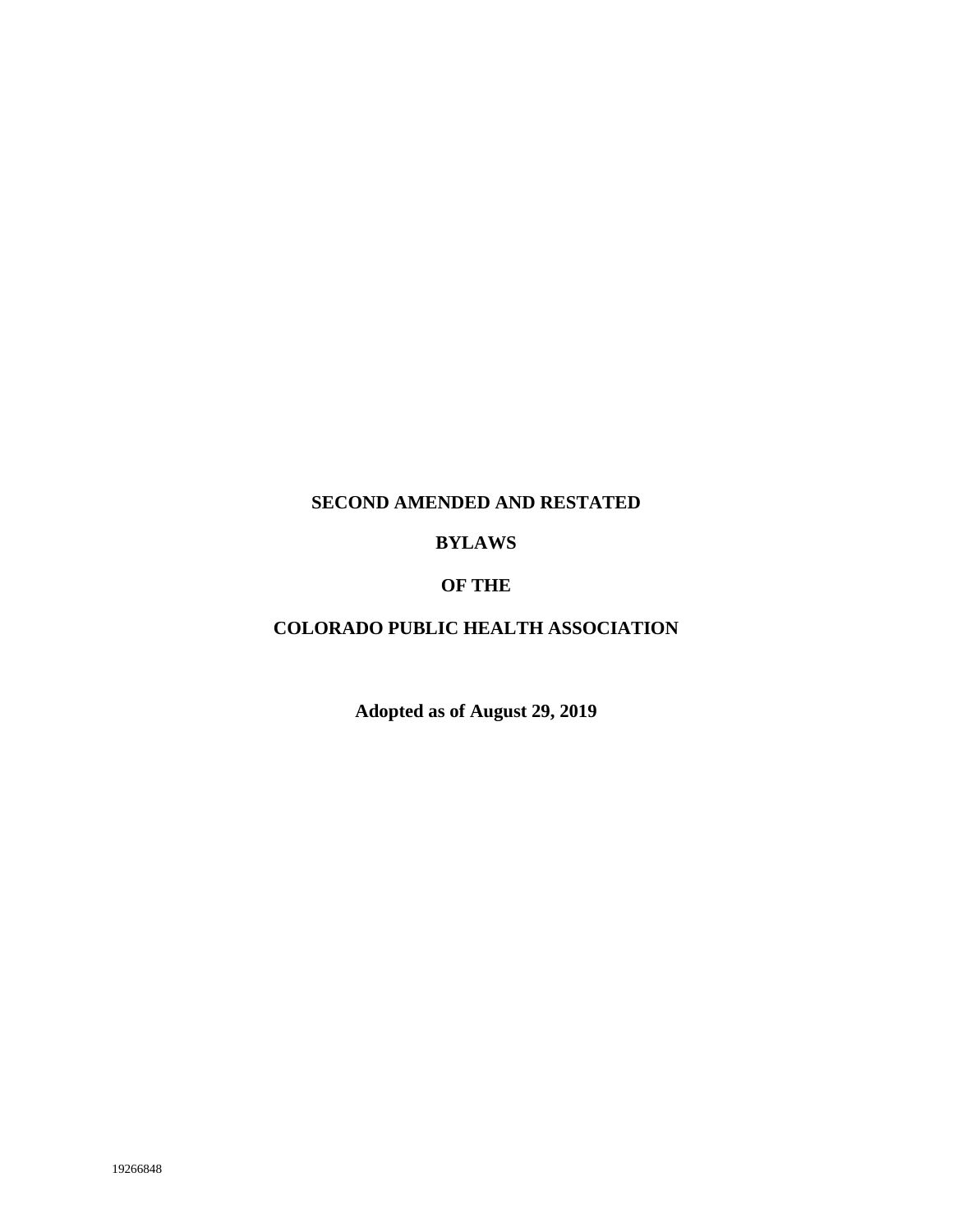# **TABLE OF CONTENTS**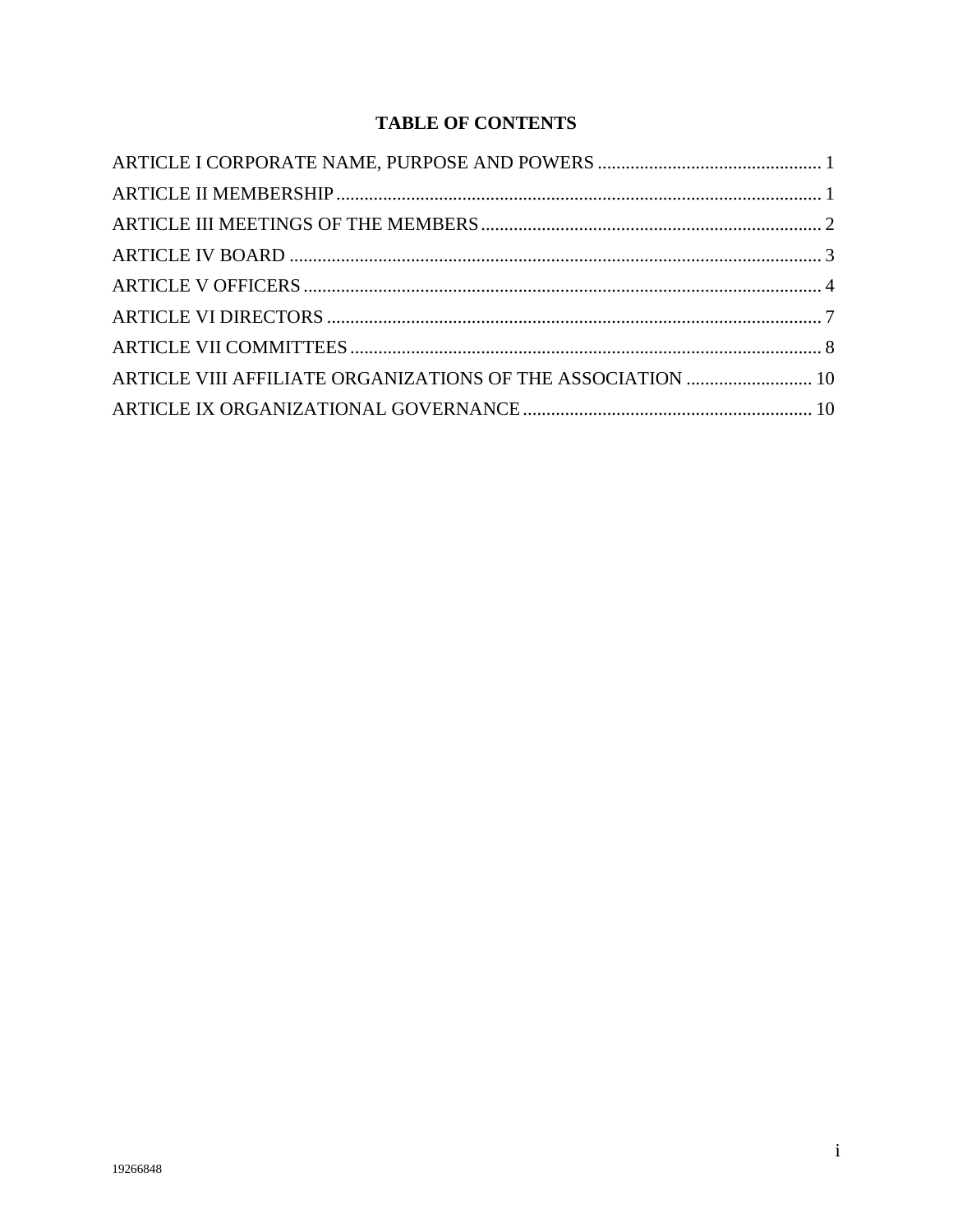## ARTICLE I CORPORATE NAME, PURPOSE AND POWERS

- Section 1 **Name**. The name of the nonprofit Association shall be the "Colorado Public Health Association" (the "**Association**")
- Section 2 **Incorporation**. The Association is organized under the Colorado Revised Nonprofit Corporation Act (the "**Act**").
- Section 3 **Offices**. The principal office of the Association shall be located within or without the state of Colorado, at such place as the Association's board of directors (the "Board") shall from time to time designate. The Association may maintain additional offices at such other places as the Board may designate.
- Section 4 **Agent**. The Association shall have and maintain within the State of Colorado a registered office at such place as may be designated by the Board.

#### ARTICLE II MEMBERSHIP

- Section 1 **Membership**. The Association shall have a single class of voting members (each, a "**Member**" and, collectively, the "**Members**"). The Association shall have no capital stock or stockholders. Membership in the Association shall be unrestricted by consideration of age, sex, color, creed, disability, nationality, race, ethnicity, religion, geographic location, gender identity or expression, sexual orientation, or any other consideration made unlawful by federal, state, or local laws.
- Section 2 **Termination of Membership**. The Board, by affirmative vote of two-thirds of all of the Board Members (as defined below), may suspend or expel a Member for cause after an appropriate hearing, and may, by a majority vote of those present at any regularly constituted meeting, terminate the membership of any Member who becomes ineligible for membership, or suspend or expel any Member who shall be in default in the payment of dues for the period fixed in the Association's Board of Directors Policy and Procedure Manual (the "**Policy and Procedure Manual**"). Upon a written request signed by a terminated Member filed with the Secretary, the Board may, without obligation, by the affirmative vote of twothirds of the Board, reinstate such terminated Member to membership upon such terms as the Board may deem appropriate.
- Section 3 **Resignation**. Any Member may resign by filing a written resignation with the Secretary, but such resignation shall not (i) relieve the Member so resigning of the obligation to pay any dues, assessments or other charges theretofore accrued and unpaid, nor (ii) entitle Member so resigning to a refund of any dues paid to the Association.
- Section 4 **Transfer of Membership**. Membership in the Association is non-transferable and non-assignable.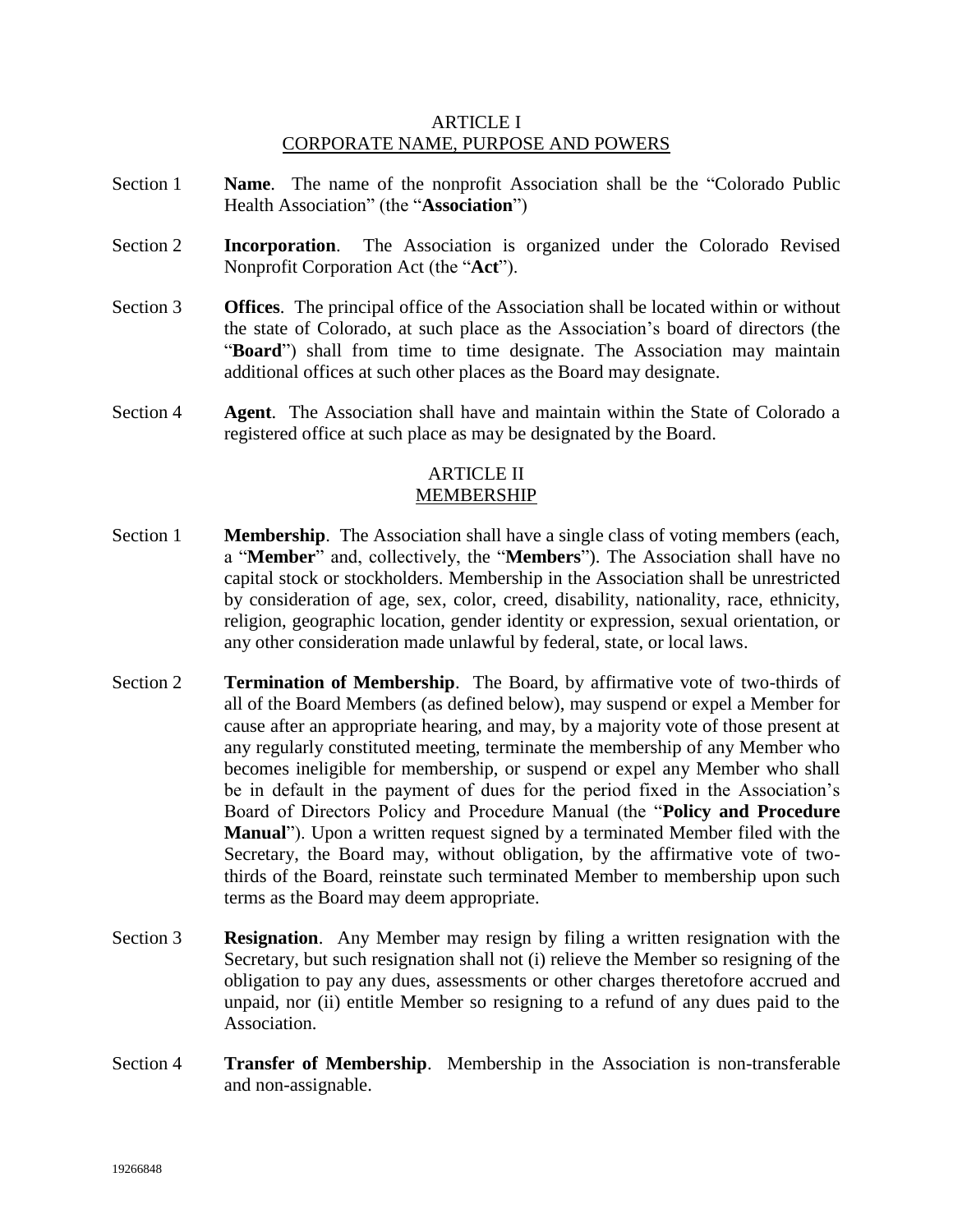- Section 5 **Voting**. Each Member shall be entitled to one vote in the general business of the Association.
- Section 6 **Action by the Members**. A majority of the votes entitled to be cast on a matter to be voted upon by the Members present shall be necessary for the adoption thereof unless a greater proportion is required by law or by these Second Amended and Restated Bylaws of the Association ("**Bylaws**").

#### ARTICLE III MEETINGS OF THE MEMBERS

- Section 1 **Annual Meeting**. The Association shall have an annual meeting of the Members, this meeting being the regular meeting of the Members, each year at such time and place as may be fixed from time to time by resolution of the Board (the "**Annual Association Meeting**") for the purposes of electing Directors and Officers, and the transaction of any other business of the Association.
- Section 2 **Special Meetings**. Special meetings of the Members may be called by the President, the Board, or not less than one-tenth of the Members having voting rights.
- Section 3 **Notice**. Unless stated otherwise herein, written notice stating the place, day, time and a description of the matters to be voted on of the meeting shall be delivered personally not less than ten (10) days before the date of the meeting, or not less than thirty (30) days nor more than sixty (60) days before the date of the meeting, by or at the direction of the President or the Secretary. Notice is given when deposited if given by United States mail with postage prepaid, or when sent if given by electronic mail.
- Section 4 **Waiver**. Members may waive these notice requirements in a signed writing delivered to the Association. Notice of a meeting need not be given to any Member who submits a waiver of notice, whether before or after the meeting, or who attends the meeting without objecting at the beginning of the meeting to the holding of or votes pursuant to the meeting or the transacting of business at the meeting.
- Section 5 **Record Date**. For the purpose of determining Members entitled to notice of or vote at any Member meeting or in order to determine Members for any other proper purpose, the Board may fix in advance a date as the record date for a determination of Members, such date to be not more than sixty (60) days, not less than forty-five (45) days, before the date on which the particular action requiring a determination of Members is to be taken

## Section 6 **Action Without Meeting**.

(a) Written Consent. Any action that may be taken at a meeting of the Members may be taken without a meeting if Members entitled to vote thereon unanimously agree and consent to such action in writing.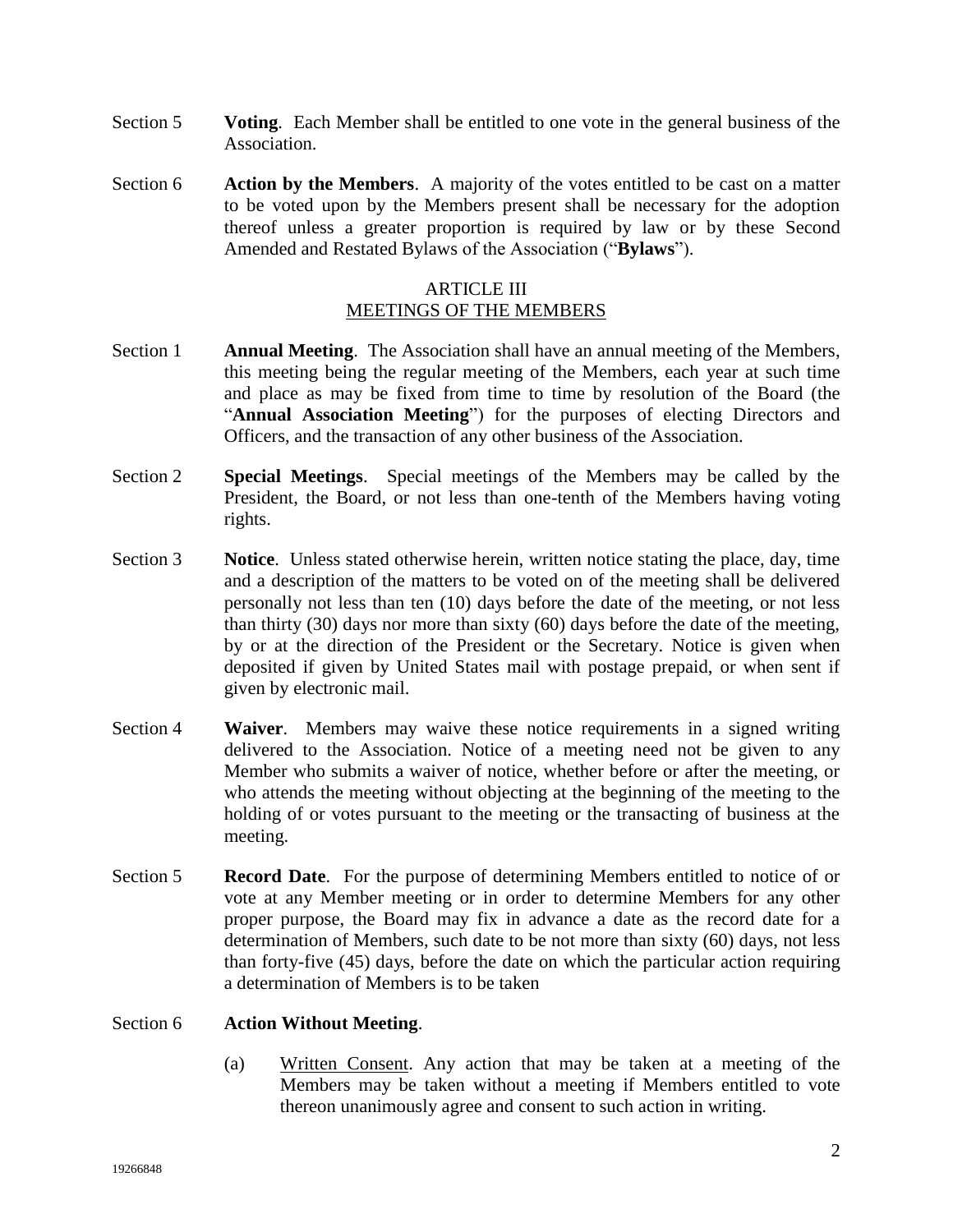(b) Ballot. Any action that may be taken at an Annual Association Meeting may be taken by written ballot, electronic or otherwise, if each Member entitled to vote as of the record date receives a ballot from the Association contemporaneously with other voting materials issued to Members in advance Annual Association Meeting.

# ARTICLE IV BOARD

- Section 1 **Board of Directors**. The business and affairs of the Association shall be managed by a board of directors (the "**Board**"), consisting of Officers and Directors (each a "**Board Member**") duly elected pursuant to Article 5 and Article 6, as applicable . The Board shall consist of at least one Board Member, not to exceed thirty Board Members.
- Section 2 **Qualifications**. Each Board Member must be a Member in good standing with the Association for the duration of their term.
- Section 3 **Quorum**. A majority of Board Members entitled to vote shall constitute a quorum for the transaction of business at any meeting of the Board; but if there is less than a majority of the Board Members entitled to vote are present at said meeting, a majority of the Board Members present may adjourn the meeting from time to time without further notice.
- Section 4 **Action of the Board**. Unless otherwise required by law, the vote of a majority of the Board Members present at the time of the vote, if a quorum is present at such time, shall be the act of the Board. Except as otherwise stated in Article VI, Section 1 of these Bylaws, each Board Member present shall have one vote. Actions of the Board shall be recorded in the minutes prepared for each meeting at which any such action is taken.
- Section 5 **Place and Time of Board Meetings**. The Board may hold its meetings at the office of the Association or at such other places, either within or without the State of Colorado, as it may from time to time determine. If the meeting is held outside the State of Colorado, notice must be given by mail, electronic mail or telephone not less than ten (10) days before the meeting, and said notice shall contain the date, place and purpose of the meeting. Notice is given when deposited if given by United States mail with postage prepaid, or when sent if given by electronic mail or telephone.

## Section 6 **Notice of Meetings; Adjournment**.

(a) Unless otherwise stated herein, meetings of the Board may be called by the President (as defined below) or Secretary (as defined below) by written request of any Board Member after giving seven (7) days' notice to each Board Member either personally or by mail, electronic mail or telephone. Notice of a meeting need not be given to any Board Member who submits a waiver of notice, whether before or after the meeting, or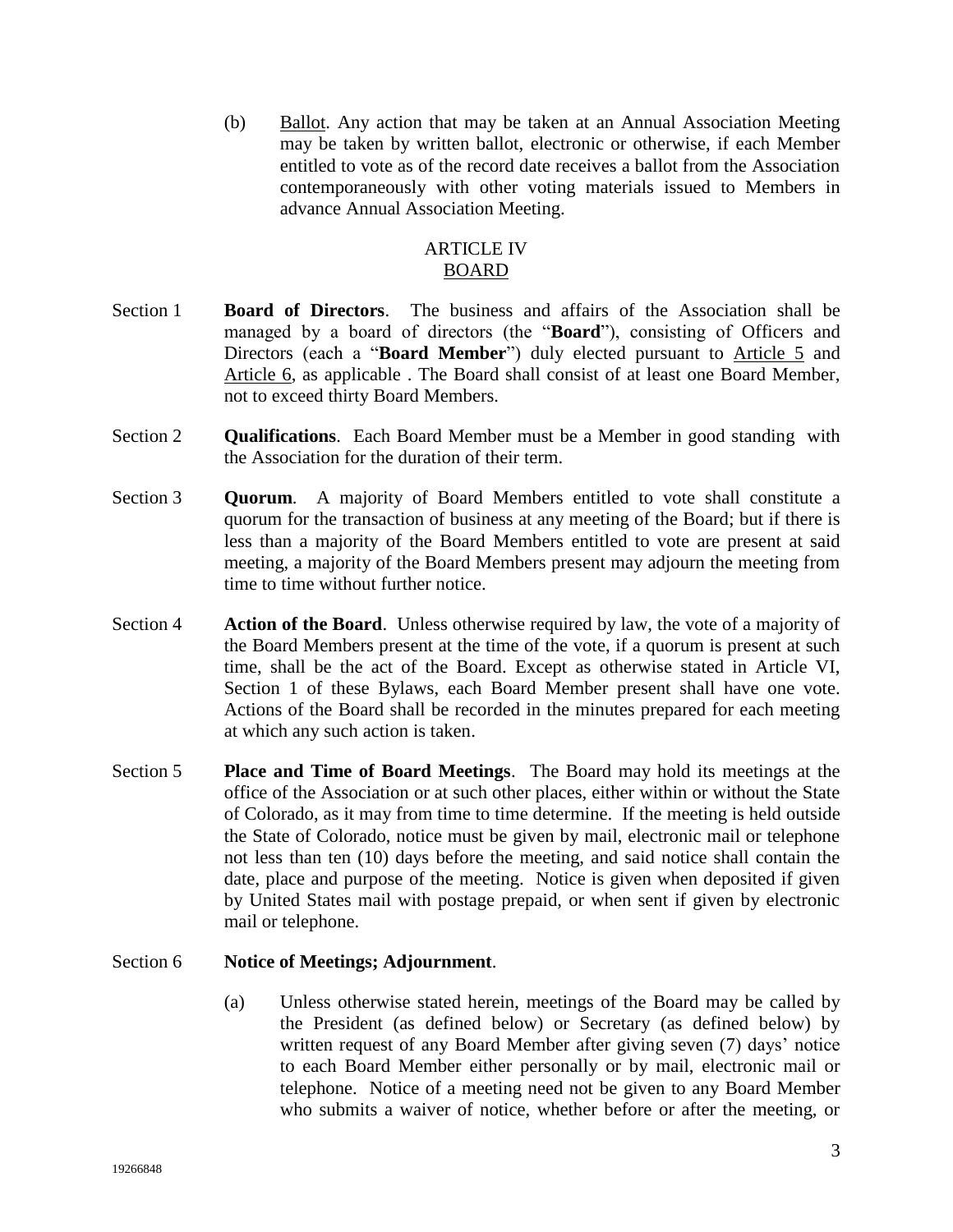who attends the meeting without objecting at the beginning of the meeting to the holding of the meeting or the transacting of business at the meeting.

- (b) A majority of the Board Members present, whether or not a quorum is present, may adjourn any meeting to another time and place. Notice of the adjournment shall be given to all Board Members who are absent at the time of the adjournment and, unless such time and place are announced at the meeting, to the other Board Members.
- Section 7 **Presumption of Assent**. A Board Member who is present at a meeting of the Board at which action on any corporate matter is taken shall be presumed to have assented to the action taken unless he or she objects at the beginning of such meeting to the holding of the meeting or the transacting of business at the meeting and either (a) contemporaneously requests that their dissent from the action taken be entered in the minutes of such meeting, or (b) files their written dissent to such action with the person presiding at the meeting before the adjournment thereof or shall forward such dissent by registered mail to the Secretary immediately after the adjournment of the meeting. The right of a Board Member to dissent as to a specific action taken in a meeting of the Board pursuant these Bylaws is not available to a Board Member who votes in favor of such action.
- Section 8 **Unanimous Written Consent of the Board**. Any action that may be taken by vote at a meeting of the Board may be taken without a meeting if the action is evidenced by one or more written consents describing the action taken, signed by each Board Member entitled to vote on such matter, and delivered to the Secretary for inclusion in the minutes or for filing with the corporate records. Action taken under this Section is effective when all Board Members have signed the consent unless the consent specifies a different effective date. Such consent has the same force and effect as a unanimous vote of the Board Members or committee members and may be stated as such in any document.
- Section 9 **Compensation**. No compensation shall be paid to any Board Member, as such, for their services. Nothing herein shall be construed to preclude any Board Member from serving the Association in any other capacity or for being advanced or reimbursed for expenses incurred in the performance of their duties.

# ARTICLE V **OFFICERS**

- Section 1 **Designation of Officers**. The officers of the Association shall be the President, President-Elect, Past President, Secretary, Treasurer, Affiliate Representative to the Governing Council of the American Public Health Association and Health Equity Officer (each, an "**Officer**").
- Section 2 **Election and Term of Office**. Unless stated otherwise herein, Officers shall be elected for a three year term by a majority vote of the Members.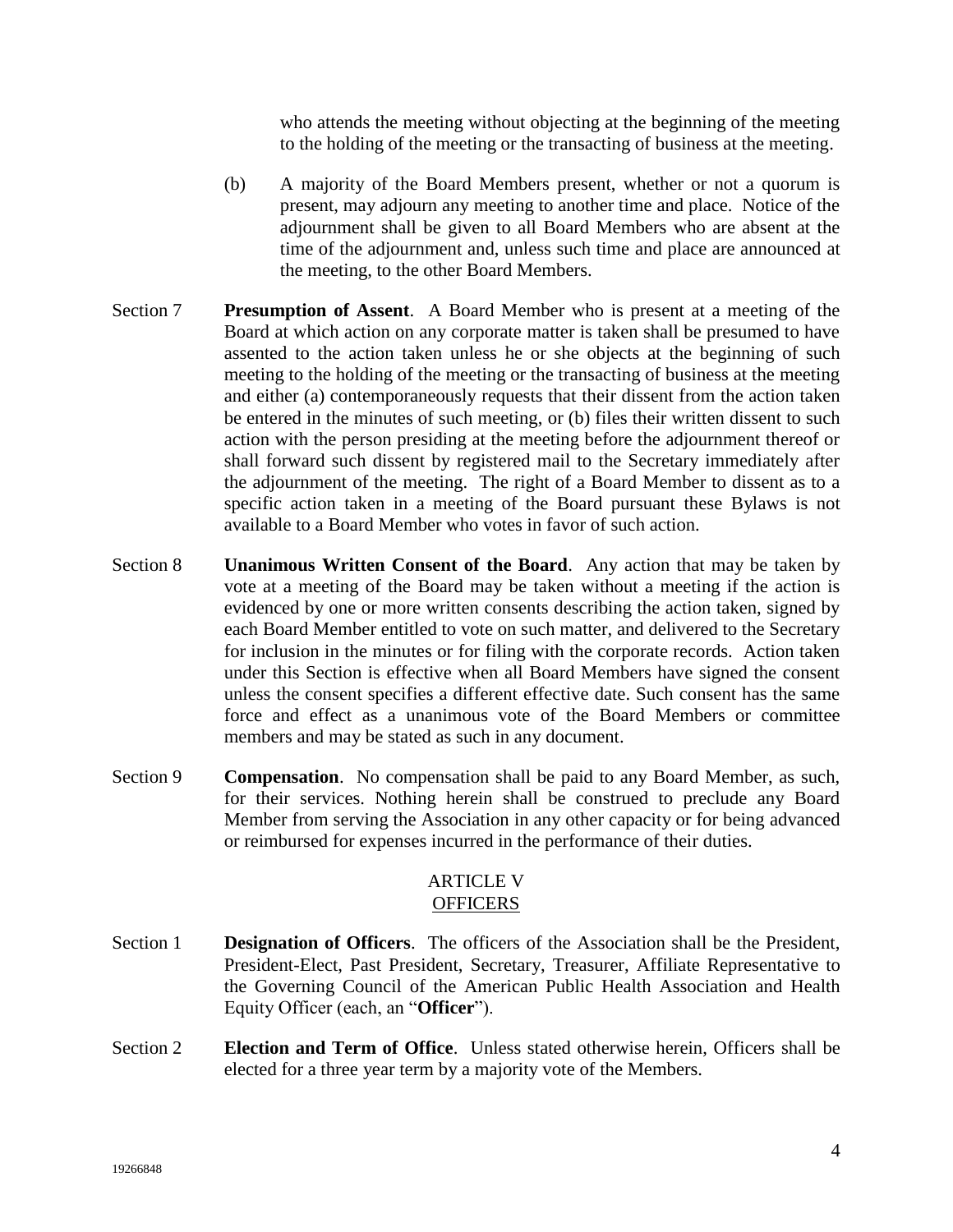- Section 3 **Removal and Resignation**. Any Officer be removed with or without cause by the Board, at any time. Any Officer may resign at any time by giving written notice to the Board, the President or the Secretary. Any such resignation shall take effect at the date of receipt of such notice or at any later date specified therein, and the acceptance of such resignation shall not be necessary to make it effective.
- Section 4 **Vacancies**. Unless otherwise stated herein, a vacancy in any office because of death, resignation, removal, disqualification or otherwise, may be filled by the Board for the unexpired portion of the term.
- Section 5 **President, President-Elect and Past President**. Notwithstanding anything to the contrary contained in these Bylaws:
	- (a) Election and Term of Office.
		- (i) The President-Elect shall be elected by a majority vote of the Members. The President-Elect shall automatically assume the role of President at the close of the President-Elect's term as President-Elect. The President shall automatically become Past President for a term of one year at the close of the President's term as President.
		- (ii) The term of the each of the President-Elect, President and Past President shall be one year commencing at the close of the Annual Association Meeting following the end of their term as President-Elect or President, as applicable, and continue through the close of the Annual Association Meeting one year later.
	- (b) Duties of the President.
		- (i) Preside over meetings of the Board and the Annual Association Meeting as chairman, or in his or her absence the next highest Officer shall serve in such capacity.
		- (ii) Sign and execute in the name of the Association all deeds, contracts and other instruments authorized by the Board.
		- (iii) Prepare agenda for all meetings of the Board and the Association, with Board input.
		- (iv) Assure, in coordination with the Treasurer, annual internal or external audits of Association's financial records.
		- (v) Perform all other duties incident to the office of President and as the Board may assign.
	- (c) Vacancies.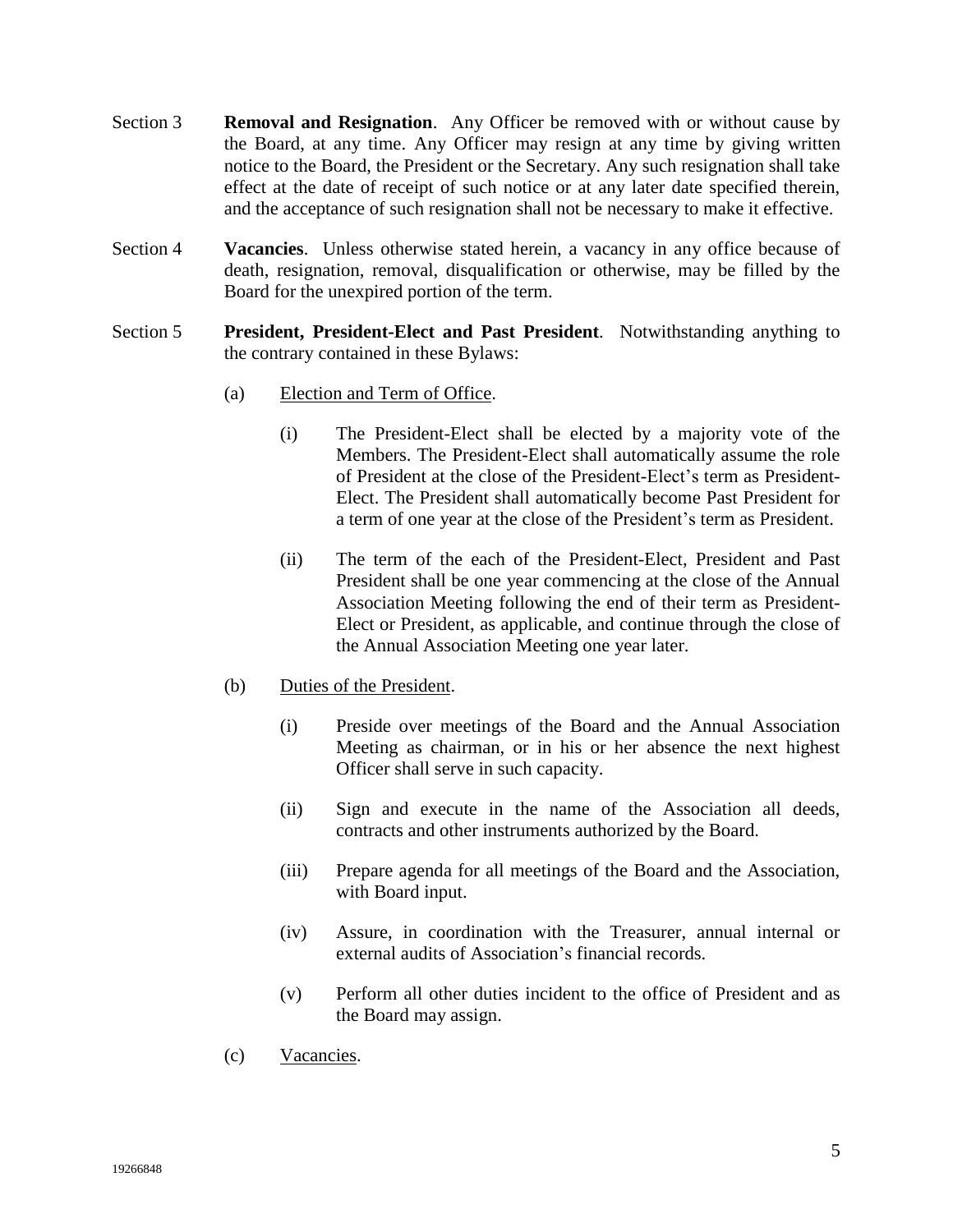- (i) Any vacancy in the office of President shall automatically be filled by the President-Elect who will continue to serve as both President and President-Elect for the unexpired portion of the term
- (ii) Any vacancy in the office of Past President shall automatically be filled by the President who will continue to serve as both President and Past President for the unexpired portion of the term.

#### Section 6 **Duties of the Secretary**. The Secretary shall:

- (a) Attend and keep the minutes of all the meetings of the Board.
- (b) Ensure that copies of approved minutes of such meetings are placed in permanent files of the Association.
- (c) Keep in safe custody the seal of the Association and affix it to any instrument when authorized and shall keep all the documents and records of the Association as required by law or otherwise in a proper and safe manner.
- (d) Perform all duties incident to the office of Secretary and such other duties as may be prescribed from time to time by the President or the Board.

#### Section 7 **Duties of the Treasurer**. The Treasurer shall:

- (a) Have the custody of the corporate funds and securities and shall keep full and accurate accounts of receipts and disbursements in the corporate books.
- (b) Deposit all money and other valuables in the name and to the credit of the Association in such depositories as may be designated by the Board and disburse the funds of the Association as may be ordered or authorized by the Board and preserve proper vouchers for such disbursements.
- (c) Render to the President and the Board at the regular meetings of the Board, or whenever they require it, an account of all transactions that were made as Treasurer and of the financial condition of the Association. The Treasurer shall be furnished, at his or her request, with such reports and statements as he or she may require from the Committees, Officers and agents as to all financial transactions of the Association.
- (d) Perform all duties incident to the office of Treasurer and such other duties as may be prescribed from time to time by the President or the Board.

#### Section 8 **Duties of the Affiliate Representative to the Governing Council of the American Public Health Association**.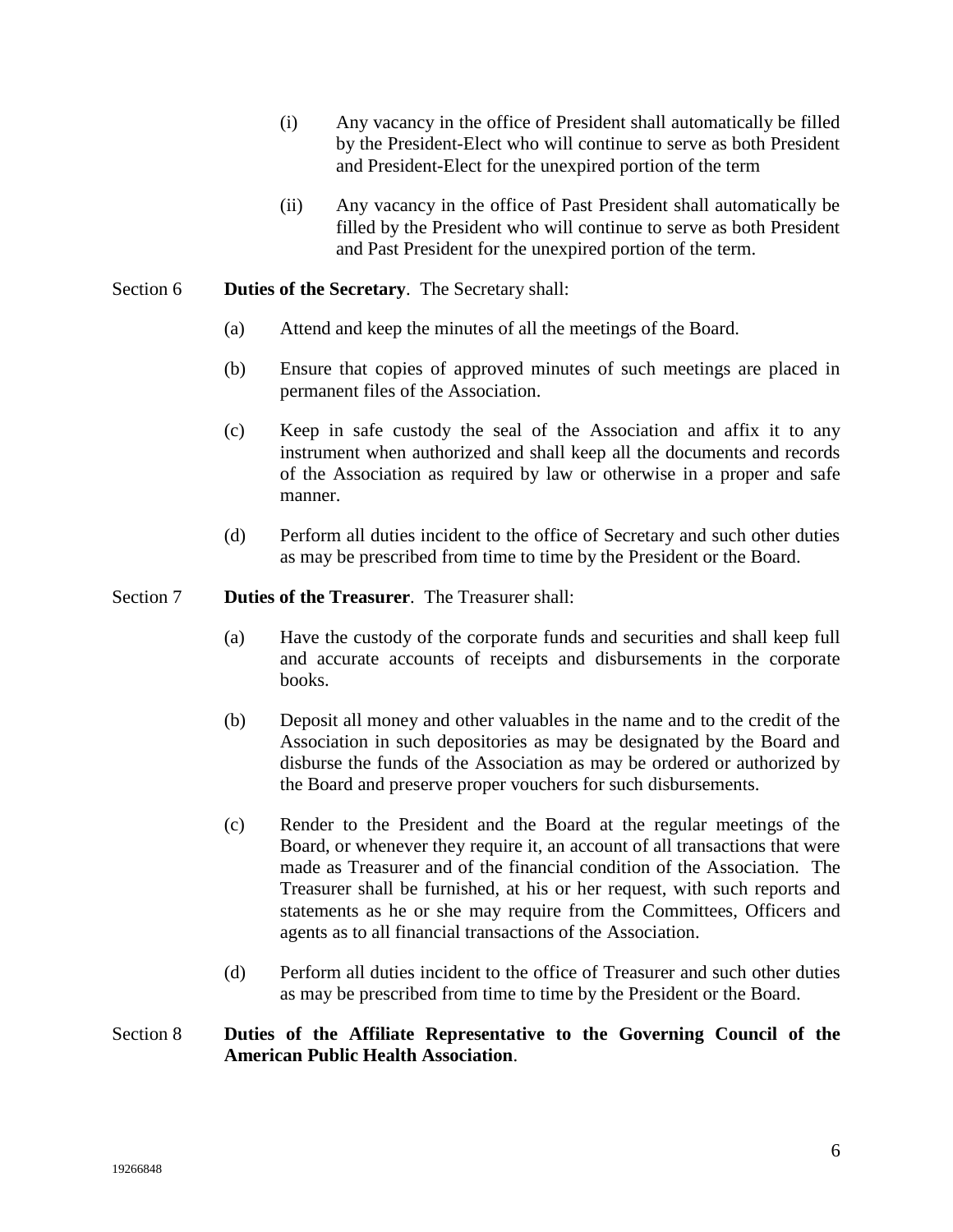- (a) The Affiliate Representative to the Governing Council of the American Public Health Association acts as a liaison and representative of the Association to the American Public Health Association (the "**APHA**").
- (b) Perform all duties incident to the office of Affiliate Representative to the Governing Council of the American Public Health Association and such other duties as may be prescribed from time to time by the President or the Board.
- Section 9 **Duties of the Health Equity Officer**. Perform all duties incident to the office of Health Equity Officer and such other duties as may be prescribed from time to time by the President or the Board.

# ARTICLE VI DIRECTORS

Section 1 **Designation of Directors**. The directors of the Association shall consist of a (each, a "**Director**") (i) Membership Director, Communications Director, Public Health Policy Director, Emerging Leaders Section Director, Public Health in the Rockies Director, Culture of Data Director, Health Equity Coalition Director, (each, a "**Director**"), (ii) Membership Associate Director, Communications Associate Director, Public Health Policy Associate Director, Emerging Leaders Section Associate Director, Public Health in the Rockies Associate Director, Culture of Data Associate Director, Health Equity Coalition Associate Director, (each, an "**Associate Director**"), and (iii) the Members-At-Large. Associate Directors shall have no voting authority except by proxy executed in writing by the corresponding Director. No such proxy shall be valid after eleven (11) months from the date of its execution.

# Section 2 **Election and Term of Office**.

- (a) Associate Directors. Associate Directors shall be elected by a majority vote of the Members. The term of an Associate Director shall be one year commencing at the close of the Annual Association Meeting and continue through the close of the Annual Association Meeting one year later. Associate Directors shall automatically assume the role of the corresponding Director position at the close of the Director's term or in the event of a vacancy in the office of such corresponding Director.
- (b) Directors: The term of a Director shall be one year commencing at the close of the Annual Association Meeting following the election of the new Associate Director and continue through the close of the Annual Association Meeting one year later.
- (c) Members-At-Large. A Member-At-Large shall be elected by a majority vote of the Members; provided, additional Members-at-Large may be appointed by the President. The term of the Members-At-Large shall be one year commencing at the close of the Annual Association Meeting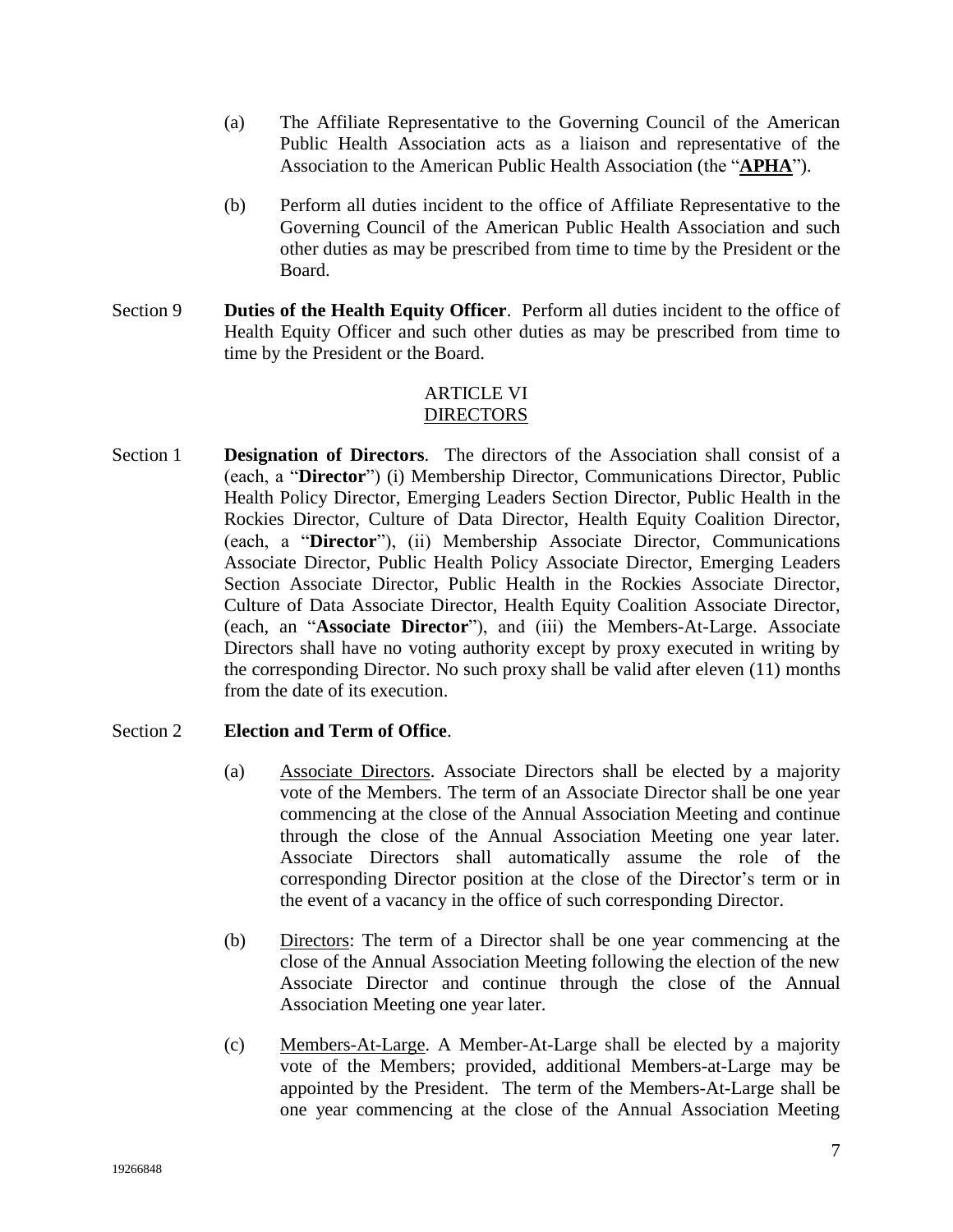following the election and continue through the close of the Annual Association Meeting one year later.

Section 3 **Removal and Resignation**. Any Director may be removed with or without cause by a majority vote of the Members, at any time. Any Director may resign at any time by giving written notice to the Board, the President or the Secretary. Any such resignation shall take effect at the date of receipt of such notice or at any later date specified therein, and the acceptance of such resignation shall not be necessary to make it effective.

#### Section 4 **Vacancies**.

- (a) Directors. A vacancy in the office of any Director shall be automatically filled by the corresponding Associate Director for the remainder of the term. In the event such Associate Director is unable (in the Board's sole discretion) or unwilling to assume said vacant Director position, the vacancy shall be filled by appointment of the President, with confirmation by a majority vote of the Board, for the remainder of the term.
- (b) Associate Directors. A vacancy in the office of any Associate Director shall be filled by appointment of the President, with confirmation by a majority vote of the Board, for the remainder of the term.
- (c) Members-At-Large. A vacancy in the office or offices of the Members-At-Large shall be filled by appointment of the President, with confirmation by a majority vote of the Board, for the remainder of the term.
- Section 5 **Additional Director Duties**. In addition to those duties prescribed by law, additional duties of each Director may be described in Association Policy and Procedure Manual.

## ARTICLE VII **COMMITTEES**

- Section 1 **Powers of Committees**. The Association may have one or more committees which may from time to time be designated by resolution adopted by a majority vote of the Board, each of which committees, to the extent provided in such resolution, shall have and may exercise the authority of the Board. Actions taken at a meeting of any committee shall be kept in a record of its proceedings. The record shall be reported to the Board at its request. However, no committee can take the following actions:
	- (a) Amend, alter or repeal these Bylaws or adopt new Bylaws;
	- (b) Elect, appoint or remove any member of any such committee or any Director or Officer;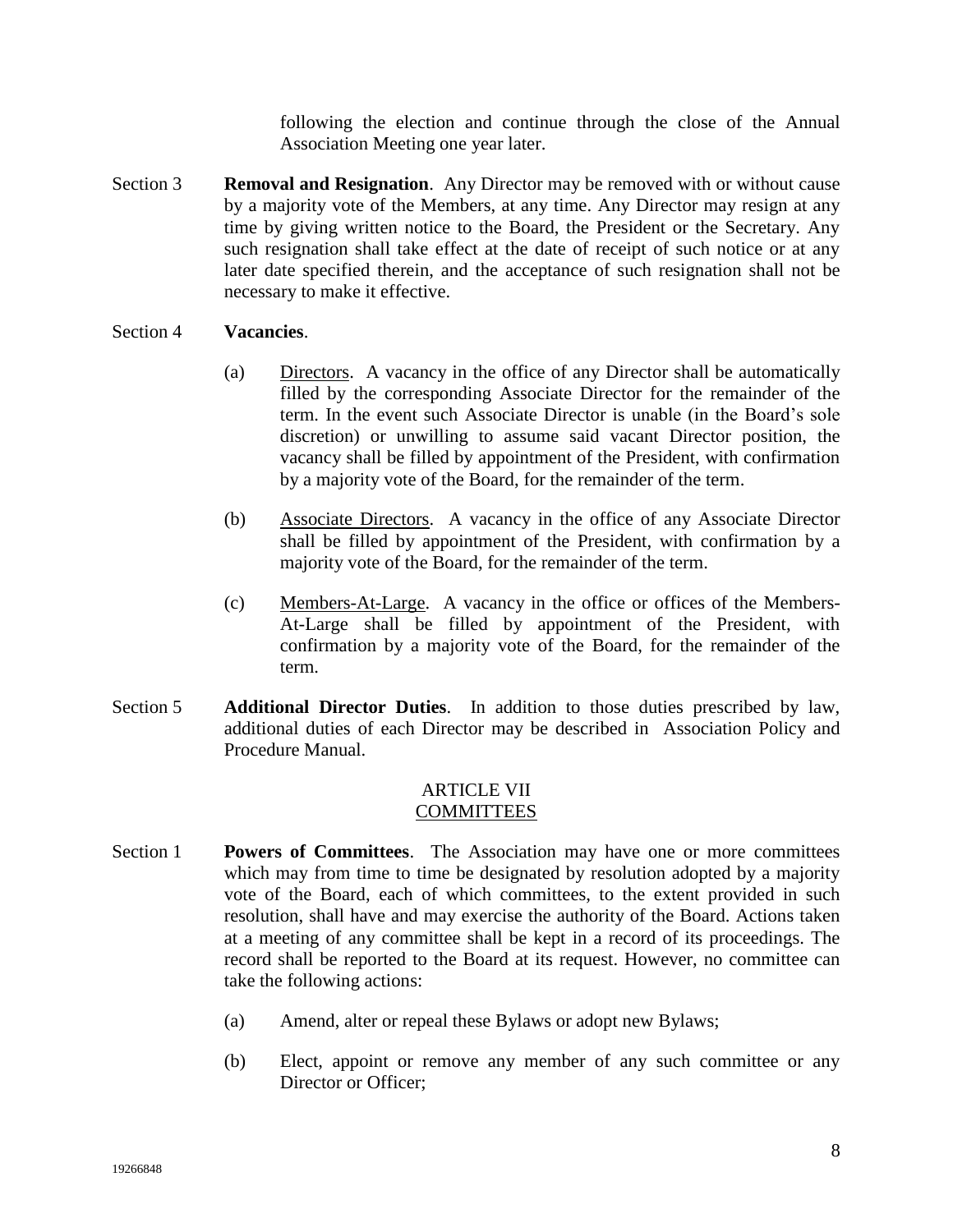- (c) Amend or repeal the Articles, or adopt a plan of merger or consolidation with another entity;
- (d) Authorize the sale, lease or exchange of all of the property and assets of the Association;
- (e) Authorize the voluntary dissolution of the Association;
- (f) Adopt a plan for the distribution of the assets of the Association; or
- (g) Amend, alter or repeal any resolution of the Board.
- Section 2 **Term of Office**. Each chairperson of a committee shall continue as such until the next Annual Association Meeting or until his or her successor is appointed, unless the committee shall be sooner terminated, or unless such chairperson be removed from such committee, or unless such chairperson shall cease to qualify as a member thereof.
- Section 3 **Action of the Committee**. The vote of a majority of the committee members present at the time of the vote shall be the act of said committee. Each committee member present shall have one vote. Actions of each committee shall be recorded in the minutes prepared for each meeting at which any such action is taken.
- Section 4 **Chairperson**. Committees may be composed of any number of Officers, Directors or Members as the Board may designate from time to time, however, the chairperson of each committee shall be as such:
	- (a) The Executive Committee shall be chaired by the President;
	- (b) The Finance Committee shall be chaired by the Treasurer;
	- (c) The Bylaws Committee shall be chaired by the President;
	- (d) The Nominations and Awards Committee shall be chaired by the President-Elect;
	- (e) The Membership Committee shall be chaired by the Membership Director;
	- (f) The Communications Committee shall be chaired by the Communications Director;
	- (g) The Health Equity Coalition Committee shall be chaired by the Health Equity Director;
	- (h) The Public Health Policy Committee shall be chaired by the Public Health Policy Director;
	- (i) The Public Health in the Rockies Committee shall be chaired by the Public Health in the Rockies Director; and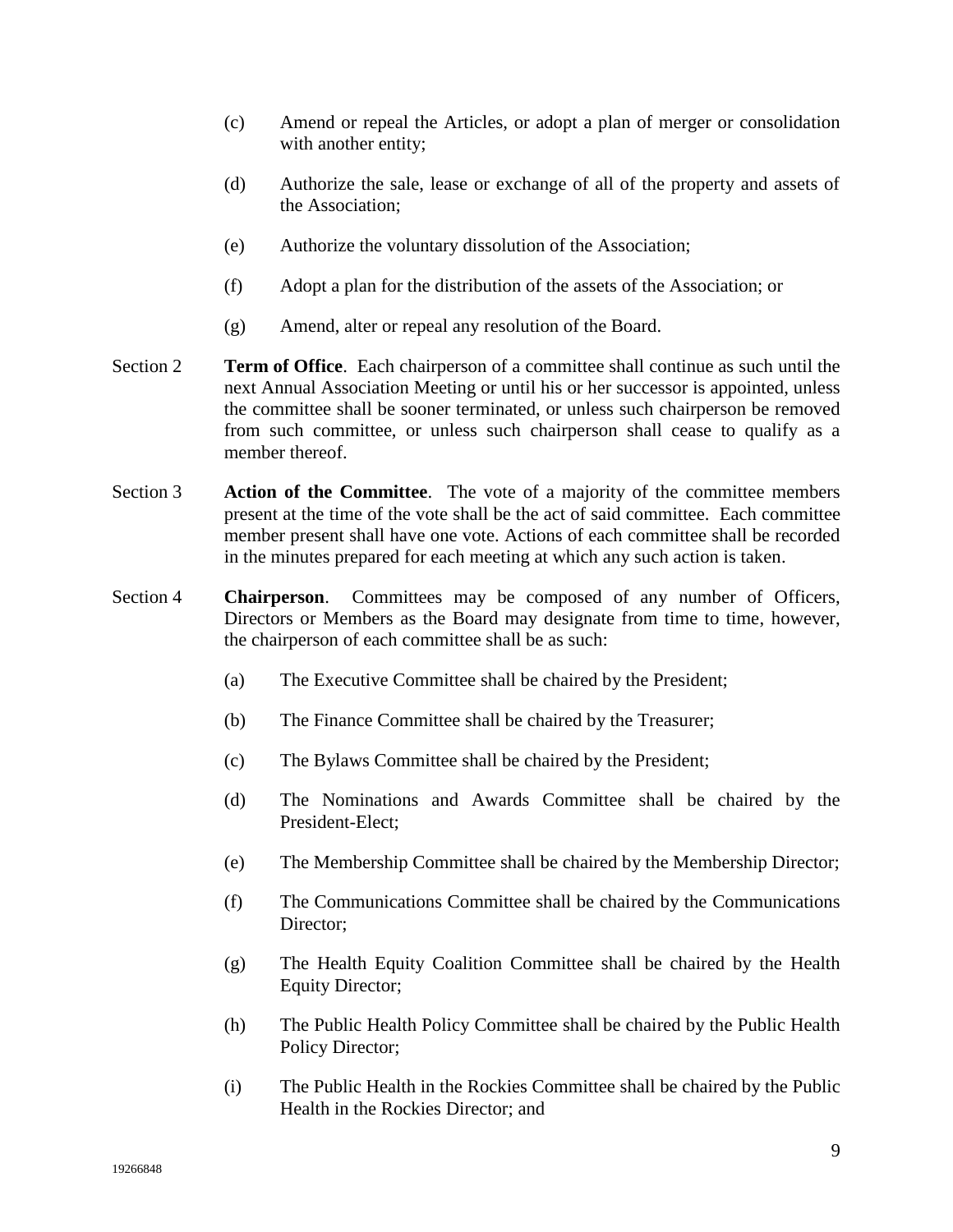(j) The Culture of Data Committee shall be chaired by the Culture of Data Director.

## ARTICLE VIII AFFILIATE ORGANIZATIONS OF THE ASSOCIATION

- Section 1 The Association shall be affiliated with the APHA and shall maintain an affiliate status in accordance with all relevant affiliation criteria and provisions.
- Section 2 The Board may enter into a formal written affiliation agreement ("**Affiliate Agreement**") between the Association and another organization by a majority vote of the Board at any time if the Board deems such an agreement to be beneficial. An organization may be considered for affiliate status in the Association if it has an organizational purpose that is congruous with that of the Association, and it is an open membership organization governed by bylaws and a board of directors, and its board of directors agrees to abide by an Affiliate Agreement as set forth in Association Policy and Procedures Manual.
- Section 3 An Affiliate Agreement may be dissolved by a majority vote of the Board at any time, provided, however, the Association's affiliation with the APHA may only be dissolved by a two-thirds vote of the Members and affirmed by a two-thirds vote of the Board.

# ARTICLE IX ORGANIZATIONAL GOVERNANCE

- Section 1 **Governance**. "Robert's Rules of Order: Newly Revised" shall govern all meetings of the Association except when they are in conflict with these Bylaws.
- Section 2 **Amendment**. These Bylaws may be amended, altered or repealed and new Bylaws may be adopted by the majority vote of the Board at any regular or special meeting except as otherwise provided by law.